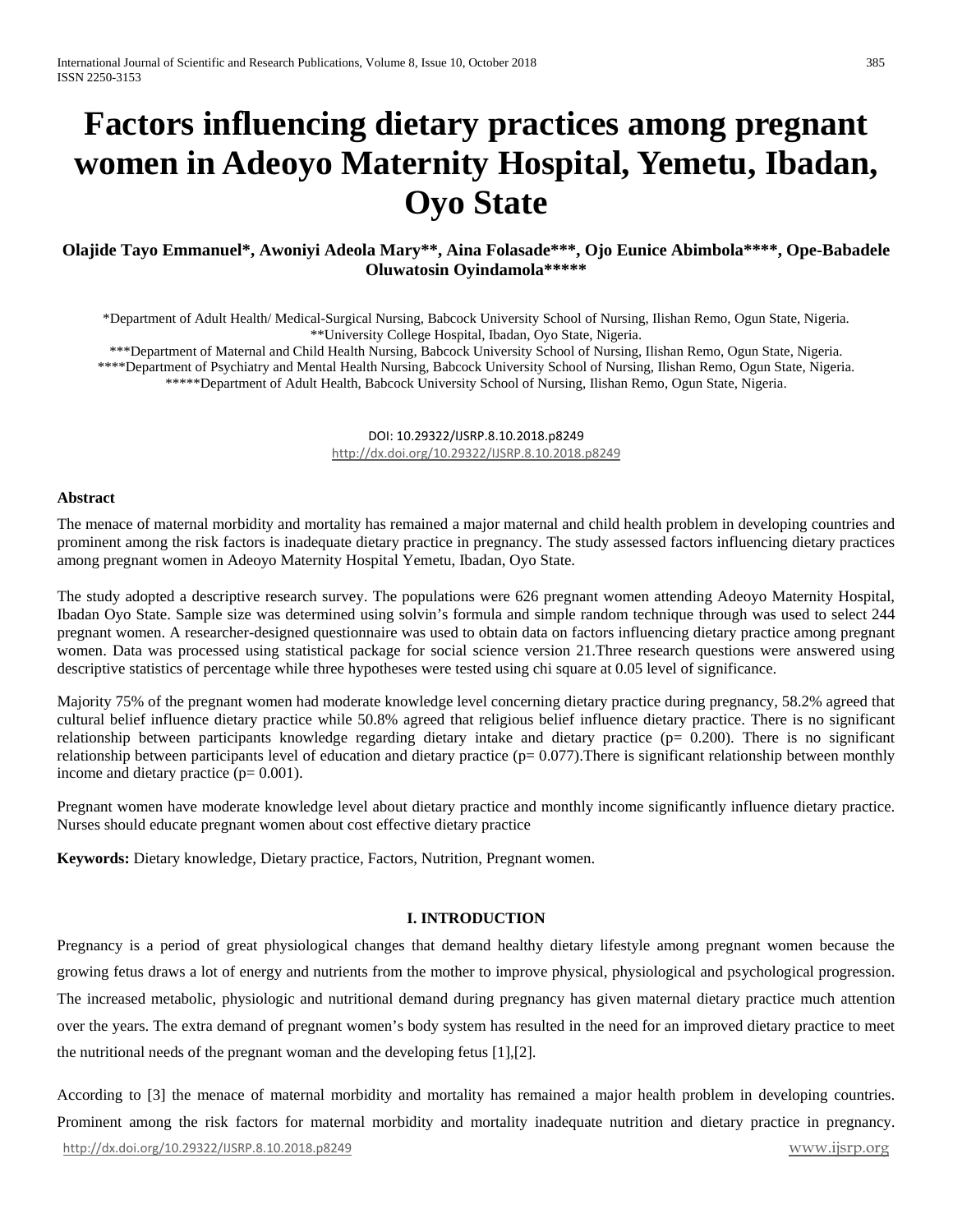Inadequate dietary practice among pregnant women has been identified as one of the causes of maternal death during pregnancy. Inadequate dietary practice among pregnant women has been attributed to factors such as educational level, income level, knowledge regarding dietary practice during pregnancy, cultural belief and ethnicity as well as religious belief [4].

According to [5] inadequate dietary practice among pregnant women has been associated with negative maternal outcomes low birth weight and poor mental development of the fetus. Globally, the estimated prevalence of anemia in pregnancy has been 50% with higher prevalence of 75% in the developing countries and 15% in developed countries. This has been attributed to inadequate dietary practice among pregnant women. Several studies have associated inadequate dietary practice among pregnant women with maternal complication such as anemia and immunosuppression as well as fetal complications such as low birth weight, decreased physical, physiological and cognitive ability in children [6].

Anemia in pregnancy, low birth weight, decreased physical, physiological and cognitive ability in children has been persistent as a result of inadequate dietary practice among pregnant women. This may be attributed to factors influencing dietary practice such as level of education, cultural belief, religious belief, level of income and knowledge regarding dietary practice [7]. Researcher through clinical experience has observed more cases of anemia among pregnant women attending Adeoyo Maternity Hospital. This may be attributed to factors influencing dietary practice among pregnant women. Hence, the need for a study to assess factors influencing dietary practice among pregnant women attending Adeoyo Maternity Hospital Yemetu, Ibadan, Oyo State, Nigeria.

# **II. MATERIALS AND METHODS**

#### **2.1 Study Design**

The study adopted a descriptive research design to assess factors influencing dietary practice among pregnant women attending Adeoyo Maternity Hospital, Yemetu, Ibadan, Oyo State, Nigeria between January and March, 2018.

#### **2.2 Study setting**

The study was carried out at Adeoyo Maternity Hospital, Yemetu, Ibadan, Oyo State, Nigeria. Adeoyo Maternity Hospital is located in Ibadan North Local Government of Oyo State and was founded in 1928. There are 189 nurses working in the hospital and it provides maternal and child healthcare services to people in Ibadan and its surrounding. It is made up of antenatal clinic, labor ward, antenatal ward, gynecological ward, lying in ward, children's ward, immunization clinic, post-caesarian section ward, gynecological clinic and family planning clinic.

#### **2.3 Sample size and Sampling Technique**

The study population was 626 pregnant women attending antenatal clinic per month obtained from the register in Adeoyo Maternity Hospital, Yemetu, Ibadan. Sample size was determined using solvin's formula  $n = N/1+N(e)^2$  where n is required sample size, N is the total population and e is the error of tolerance (5%). The formula indicated a minimum sample of 244. Simple random sampling technique was adopted to select 244 pregnant women for the study using the ballot method and the pregnant women were selected on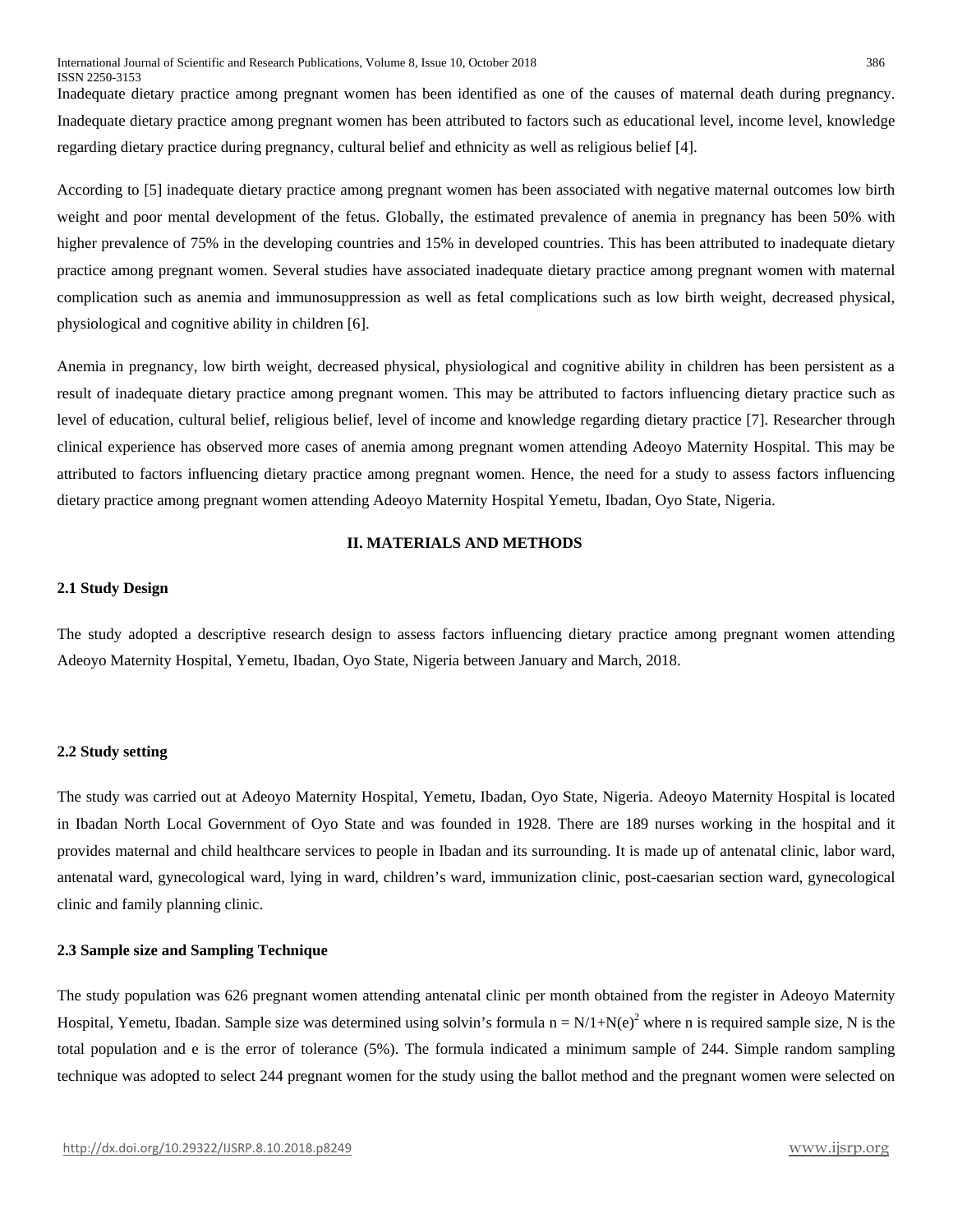daily basis as they attend ante natal clinic for four weeks. Adeoyo Maternity Hospital runs her antenatal clinic for three days in a week. The clinic register and list of names of participants were compared to ensure that no participants was selected twice.

## **2.4 Instrumentation**

A researcher-designed questionnaire consisting of 47 items structured around factors influencing dietary practices among pregnant women was utilized for the collection of data for the study. It consisted of five sections which include Socio-demographic characteristics made up of 8 questions, Obstetric characteristics made up of 12 questions, knowledge of pregnant women regarding dietary practice made up of 11 questions and factors influencing dietary practices among pregnant women made up of 6 questions. Knowledge score of participants below 50% was categorized as inadequate knowledge level, knowledge score of participants between 50%-70% was categorized as moderate knowledge level and knowledge score of participants above 70% was categorized as adequate knowledge level.

#### **2.5 Procedure for data collection**

A letter of introduction and permission for data collection was obtained from Babcock University Health Research and Ethical Committee (BUHREC) and submitted to Oyo State Hospital Management Board. Participants were recruited and informed about the purpose, course and potential benefits of the study. Consent was obtained from the participants after which they were asked to complete the researcher-designed questionnaire. The questionnaire was translated to Yoruba because majority of the participants were Yoruba who could not read and understand English language. Data was collected for four weeks on clinic days. The collection of data was done in three days per week with 27- 30 participants captured per day. 244 questionnaires were distributed to participants in total and same retrieved adequately completed.

#### **2.6 Method of data analysis**

Data was analyzed using Statistical Package for Social Sciences version 21. Three research questions were answered using descriptive statistics of percentage and three hypothesis were tested using Chi-square at 0.05 level of significance.

#### **2.7 Ethical consideration**

Ethical clearance was obtained from Babcock University Health Research Ethics Committee and permission was obtained from Oyo State Hospital Management Board. Written informed consent was obtained from the participants and the purpose of the study was explained to the participants. Information obtained from participants was kept confidential. Participant's freedom to withdraw from the study at any point in time in spite of the consent was also respected.

#### **III. RESULTS AND DISCUSSION**

#### **3.1 Result Presentation**

#### **Table 1: Demographic characteristics of participants (n=244)**

| <b>Variables</b> | <b>Variable Levels</b> | N             | Percentage % |
|------------------|------------------------|---------------|--------------|
| Age(years)       | $\leq$ 20              |               | 2.50         |
|                  | 21-30                  | $\sim$<br>11/ | 48.0         |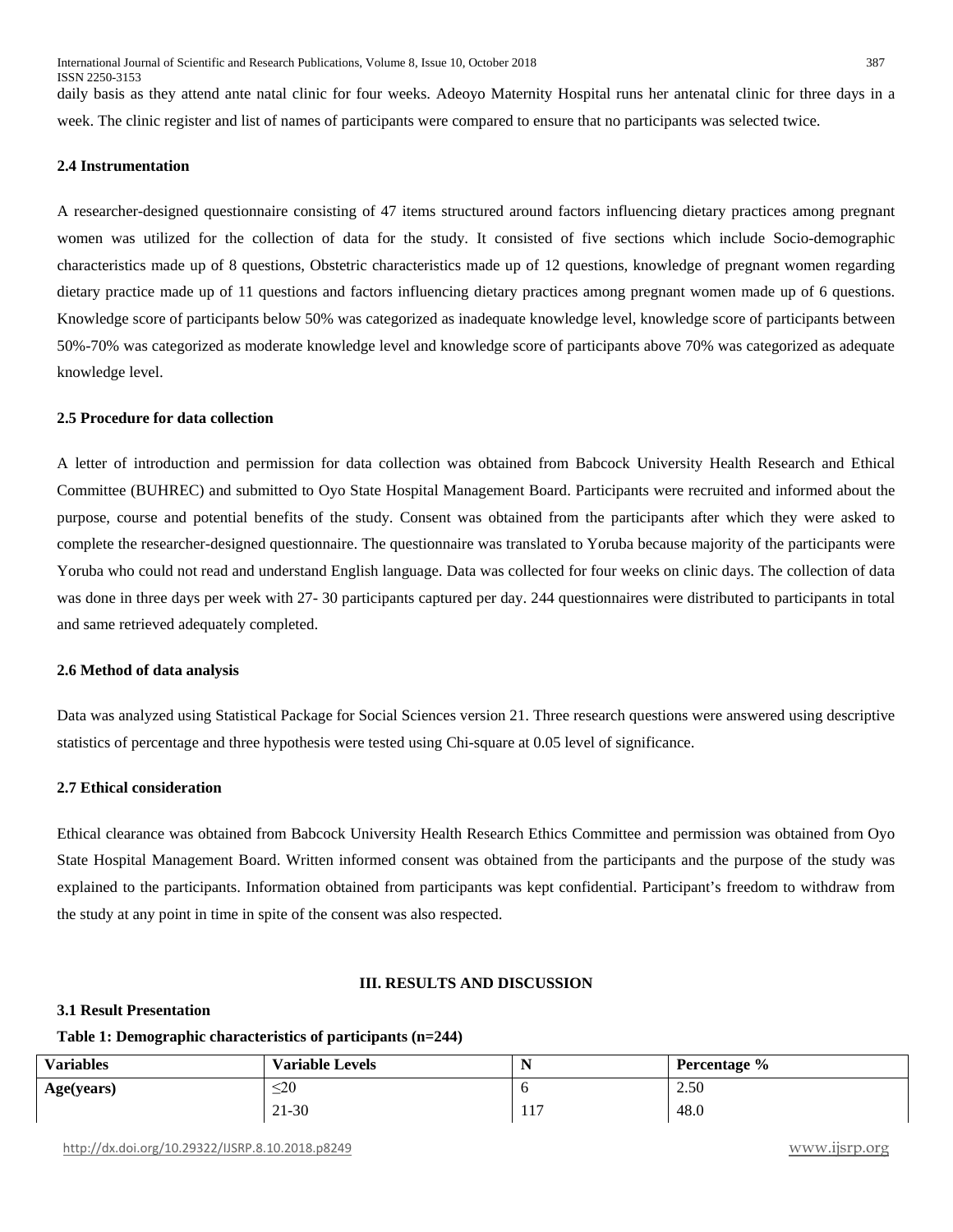|                           | $31 - 40$           | 118              | 48.3              |  |
|---------------------------|---------------------|------------------|-------------------|--|
|                           | $41 - 50$           | 3                | 1.2               |  |
| Total                     |                     | 244              | 100               |  |
| <b>Marital Status</b>     | Married             | $\overline{241}$ | 98.8              |  |
|                           | Cohabiting          | 3                | 1.2               |  |
| Total                     |                     | 244              | 100               |  |
| Religion                  | Christianity        | 140              | $\overline{57.4}$ |  |
|                           | Islam               | 104              | 42.6              |  |
| Total                     |                     | 244              | 100               |  |
| <b>Ethnicity</b>          | Yoruba              | 233              | 95.4              |  |
|                           | Hausa               | $\overline{2}$   | 0.8               |  |
|                           | Igbo                | $\overline{7}$   | 3.0               |  |
|                           | Others              | $\overline{2}$   | 0.8               |  |
| Total                     |                     | 244              | 100               |  |
| <b>Monthly Income</b>     | Less than N5,000    | $\overline{2}$   | 0.8               |  |
|                           | N5,000 to N9,000    | 20               | 8.2               |  |
|                           | N10,000 to N14,000  | 52               | 21                |  |
|                           | N15,000 to N19,000  | 43               | 18                |  |
|                           | N20,000 and Above   | 119              | 52                |  |
| Total                     |                     | 244              | 100               |  |
| <b>Level of Education</b> | No formal education | $\overline{5}$   | $\overline{2.0}$  |  |
|                           | Primary education   | 22               | 9.0               |  |
|                           | Secondary education | 122              | 50.0              |  |
|                           | Tertiary education  | 95               | 39                |  |
| Total                     |                     | 244              | 100               |  |
| Occupation                | Unemployed          | 16               | 6.6               |  |
|                           | Student             | 8                | 3.3               |  |
|                           | Trader              | 121              | 49.6              |  |
|                           | Artisans            | 99               | 40.5              |  |
| Total                     |                     | $100\,$          | 100               |  |
| <b>Spouse Occupation</b>  | Unemployed          | $\overline{3}$   | 1.2               |  |
|                           | Self employed       | 149              | 61.1              |  |
|                           | Salary earner       | 92               | 37.7              |  |
| Total                     |                     | 244              | 100               |  |

Table 1 shows majority of the participants were aged 31-40years (48.3%). Majority of the participants were married (98.8%). Majority of the participants were Christians (57.4%). Majority of the participants were Yoruba (95.4%). Majority of the participants earned monthly income of N20,000 and above (52%). Majority of the participants had secondary school certificate (50%). Majority of the participants were traders (49.6%). Majority of the participants spouse were self-employed (61.1%)

# **Table 2: Obstetric variables of participants (n=244)**

| <b>Variables</b>              | <b>Variable Levels</b> | Frequency | Percentage % |
|-------------------------------|------------------------|-----------|--------------|
| <b>Number of Live births</b>  | $1 - 4$                | 215       | 87.7         |
|                               | $5 - 8$                | 30        | 12.3         |
| <b>Number of still births</b> | None                   | 218       | 89.3         |
|                               | One                    | 22        | 9.1          |
|                               | Two                    | 4         | 1.6          |
|                               |                        |           |              |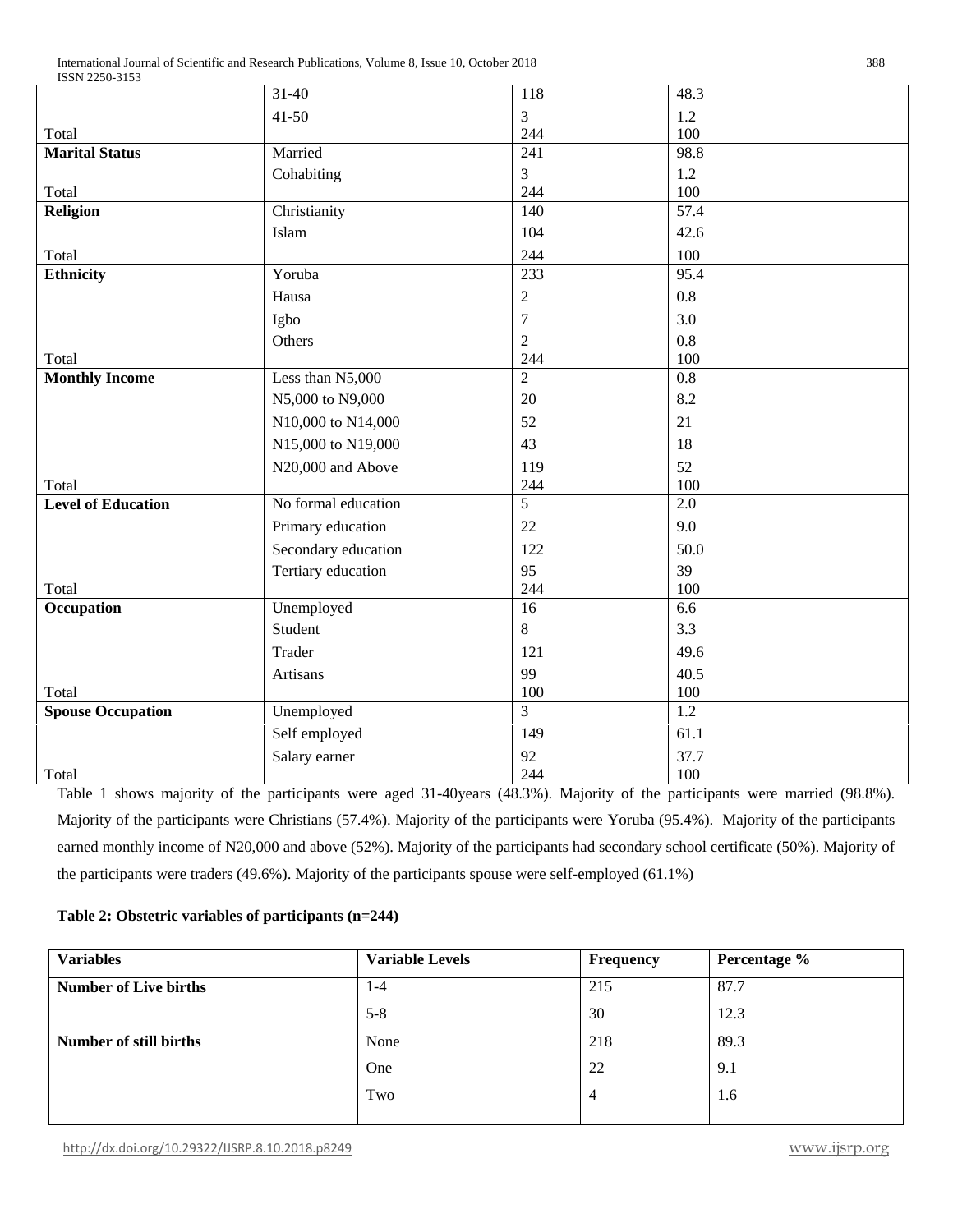| LUUIN 22JU-JIJJ<br><b>Numbers of induced abortion</b> | None           | 189 | 77.5 |
|-------------------------------------------------------|----------------|-----|------|
|                                                       | $1 - 2$        | 49  | 20.0 |
|                                                       | $3 - 5$        | b   | 2.5  |
| Complication experienced in<br>previous Yes           |                | 63  | 28.4 |
| pregnancies                                           | N <sub>o</sub> | 181 | 71.6 |

Table 2 shows majority of the participants have had between 1-4 live births (87.7%). Majority of the participants have had no still birth previously (89.3%). Majority of the participants have had no induced abortion previously (77.5%). Majority of the participants have not experienced pregnancy complications previously (71.6%).

**Table 3: Knowledge category regarding diet in pregnancy n= 244**

| Category            | Inadequate (below $50\%$ ) | <b>Moderate (50% - 70%)</b> | <b>Adequate (Above 70%)</b> |
|---------------------|----------------------------|-----------------------------|-----------------------------|
|                     | Frequency $(\% )$          | Frequency $(\% )$           | Frequency $(\% )$           |
| <b>Participants</b> | 37(15%)                    | 183(75%)                    | $24(10\%)$                  |

Table 3 reveals that majority of participants 183(75%) had moderate knowledge about dietary practice in pregnancy.

|  | Table 4: Factors influencing dietary practices among the participants $n = 244$ |
|--|---------------------------------------------------------------------------------|
|--|---------------------------------------------------------------------------------|

| <b>Variables</b>        | <b>Variable levels</b> | <b>Frequency</b> | Percentage% |
|-------------------------|------------------------|------------------|-------------|
| <b>Cultural beliefs</b> | Yes                    | 142              | 58.2        |
|                         | No                     | 102              | 41.8        |
| <b>Ignorance</b>        | Yes                    | 84               | 34.4        |
|                         | N <sub>0</sub>         | 160              | 65.6        |
| <b>Religious belief</b> | Yes                    | 124              | 50.8        |
|                         | No                     | 120              | 49.2        |
| literacy                | Yes                    | 184              | 75.4        |
|                         | No                     | 60               | 24.6        |
| Socio-economic status   | Yes                    | 224              | 91.8        |
|                         | N <sub>0</sub>         | 20               | 8.2         |

Table 4 shows that majority 142(58.2%) of the participants agreed that cultural beliefs influence dietary practice. Majority 160(65.6%) of the participants agreed that ignorance influence dietary practice. Majority 124(50.8%) of the participants agreed that religious belief influence dietary practice. Majority 184(75.4%) of the participants agreed that literacy influence dietary practice. Majority 224(91.8%) of the participants agreed that socio-economic status influence dietary practice.

# **Table 5: Inferential statistics regarding knowledge and dietary practices among participants**

| <b>Participants</b> | <b>Practice of Dietary Intake</b> |                 | <b>Total</b> | Df | $\sim$<br>w | p-value |
|---------------------|-----------------------------------|-----------------|--------------|----|-------------|---------|
| knowledge           | <b>Inadequate</b>                 | <b>Adequate</b> |              |    |             |         |
| regarding           | practice                          | practice        |              |    |             |         |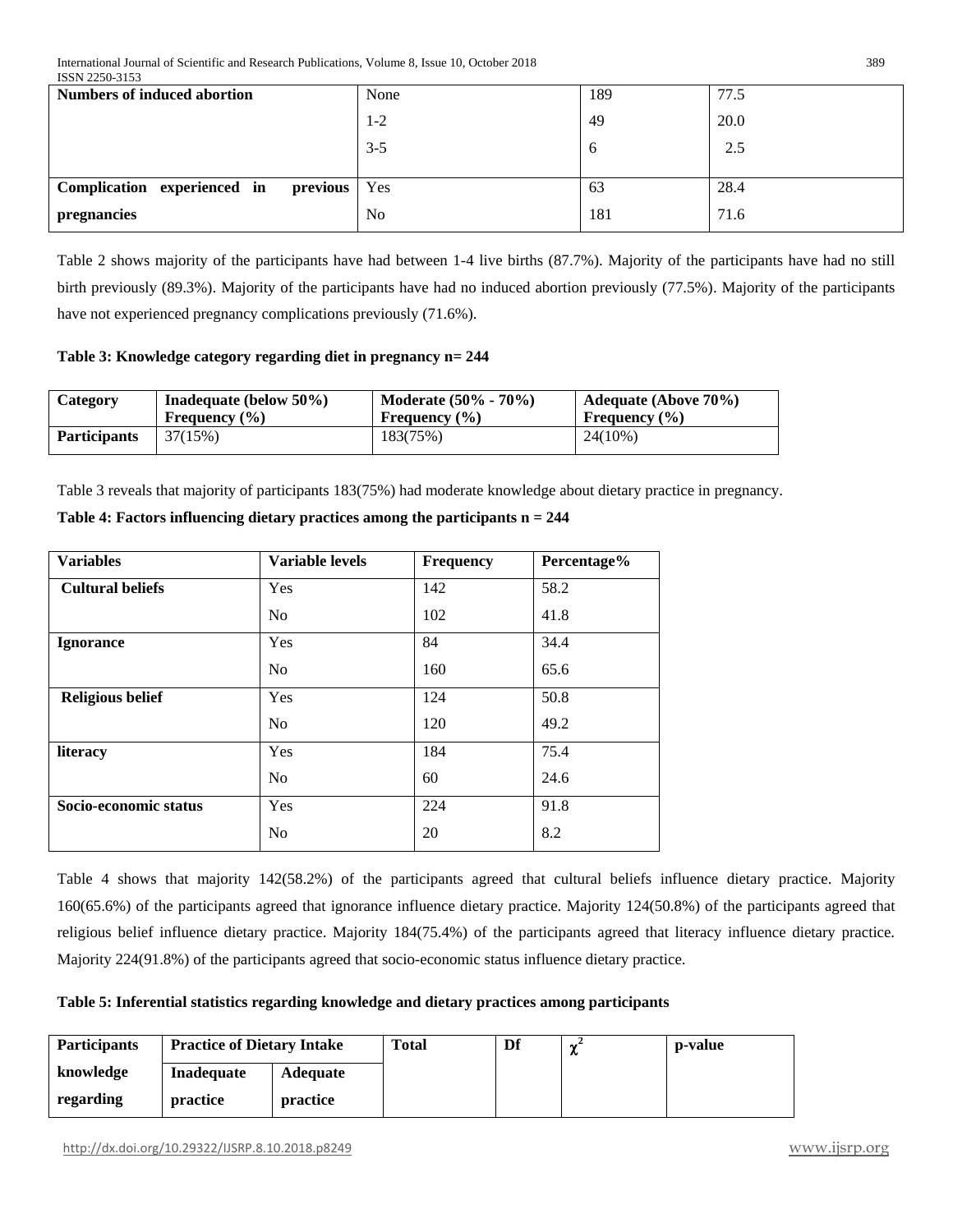| dietary Intake | $F(\%)$   | $F(\%)$   |            |       |      |
|----------------|-----------|-----------|------------|-------|------|
| Inadequate     | 9(3.7)    | 19(7.8)   | 28(11.5)   | 1.644 | .200 |
| knowledge      |           |           |            |       |      |
| Adequate       | 97(39.7)  | 119(48.8) | 216(88.5)  |       |      |
| knowledge      |           |           |            |       |      |
| Total          | 106(43.4) | 138(56.6) | 244(100.0) |       |      |

Table 5 shows that there is no significant relationship between participants knowledge regarding dietary intake and dietary practice (p=0.200).

| Table 6: Inferential statistics regarding level of education and dietary practice among participants |  |  |  |  |  |  |  |  |
|------------------------------------------------------------------------------------------------------|--|--|--|--|--|--|--|--|
|------------------------------------------------------------------------------------------------------|--|--|--|--|--|--|--|--|

| <b>Participants</b> | <b>Dietary practice</b> |                 | <b>Total</b> | Df | $\chi^2$ | p-value |
|---------------------|-------------------------|-----------------|--------------|----|----------|---------|
| of<br>level         | Inadequate              | <b>Adequate</b> |              |    |          |         |
| education           | practice                | practice        |              |    |          |         |
|                     | $N(\%)$                 | $N(\%)$         |              |    |          |         |
| No<br>Formal        | 5(2.0)                  | $\mathbf{0}$    | 5(2.1)       | 3  | 7.032    | .077    |
| Education           |                         |                 |              |    |          |         |
| Primary             | 10(4.1)                 | 12(4.9)         | 22(9.0)      |    |          |         |
| Education           |                         |                 |              |    |          |         |
| Secondary           | 53(21.7)                | 69(28.3)        | 122(50.0)    |    |          |         |
| Education           |                         |                 |              |    |          |         |
| Tertiary            | 38(15.6)                | 57(23.4)        | 95(38.9)     |    |          |         |
| Education           |                         |                 |              |    |          |         |
| Total               | 106(43.4)               | 138(56.6)       | 244(100.)    |    |          |         |

Table 6 shows that there is no significant relationship between participants level of education and dietary practice (p=0.077).

| <b>Participants</b><br>monthly               | <b>Practice of Dietary Intake</b> |                 | <b>Total</b> | Df | $\chi^2$ | p-value |
|----------------------------------------------|-----------------------------------|-----------------|--------------|----|----------|---------|
| income (naira)                               | Inadequate                        | <b>Adequate</b> |              |    |          |         |
|                                              | practice                          | practice        |              |    |          |         |
|                                              | $N(\%)$                           | $N(\%)$         |              |    |          |         |
| Less than N5,000                             | 2(.8)                             | $\Omega$        | 2(.8)        |    | 26.485   | .000    |
| N5,000 to N9,000                             | 15(6.4)                           | 5(2.1)          | 20(8.5)      |    |          |         |
| N <sub>10</sub> ,000 to N <sub>14</sub> ,000 | 21(8.9)                           | 31(13.1)        | 52(22.0)     |    |          |         |
| N <sub>15</sub> ,000 to N <sub>19</sub> ,000 | 28(11.9)                          | 15(6.4)         | 43(18.2)     | 3  |          |         |
| N <sub>20</sub> ,000 and Above               | 37(15.7)                          | 82(34.7)        | 119(50.4)    |    |          |         |
| Total                                        | 103(43.6)                         | 133(56.4)       | 236(100.0)   |    |          |         |

# **Table 7: Inferential statistics regarding monthly income and dietary practice among participants**

<http://dx.doi.org/10.29322/IJSRP.8.10.2018.p8249>[www.ijsrp.org](http://ijsrp.org/) Table 7 shows that there is significant relationship between participants monthly income and dietary practice (p=0.000).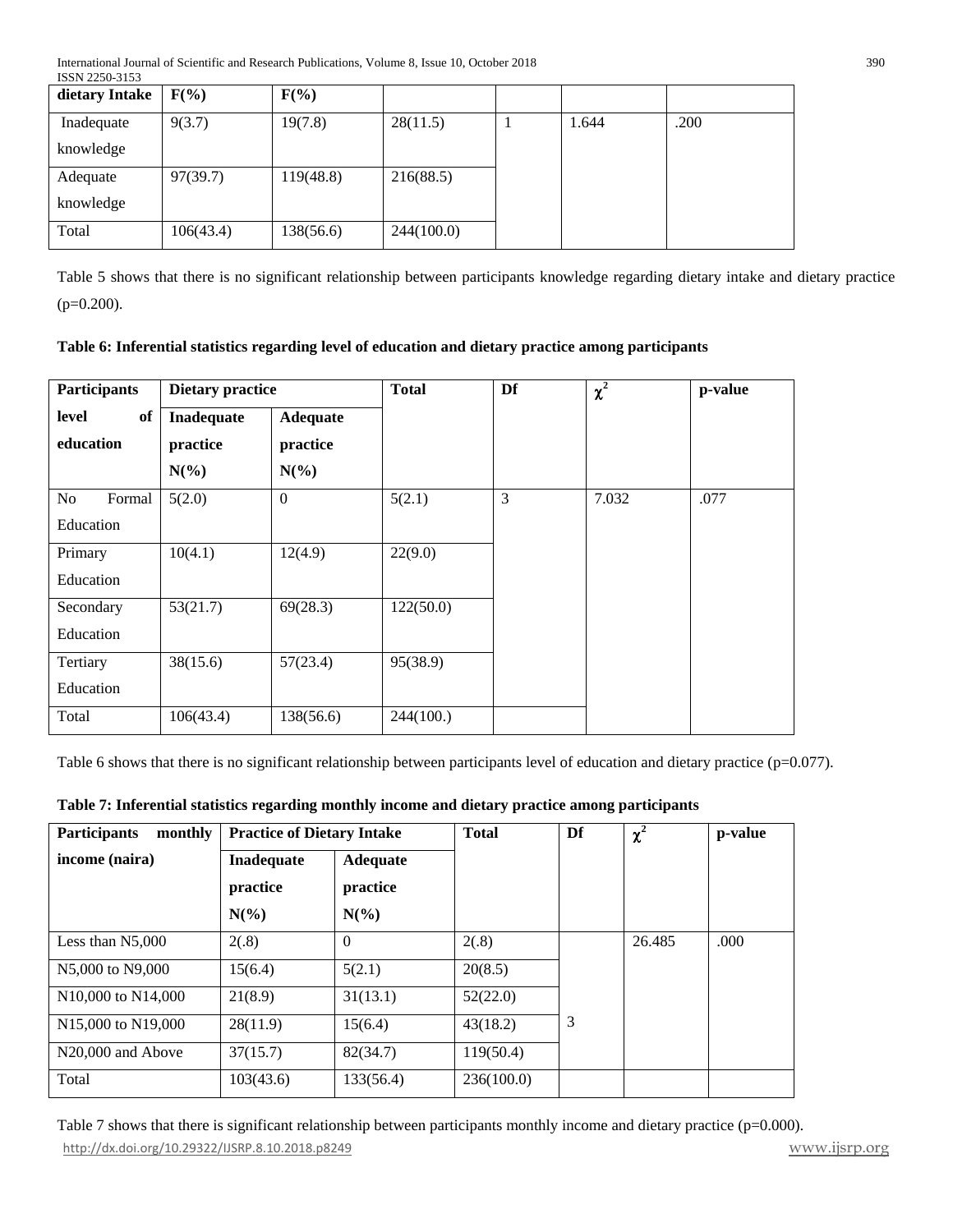More pregnant women between 31-40years visit Adeoyo Maternity Hospital for antenatal care because of dominance of pregnant women with this age group. This disagrees with the previous descriptive study conducted by [8] in which majority of participants were between 21-30years. More married pregnant women visit Adeoyo Maternity Hospital for antenatal care because of the support of the spouse. This agrees with previous descrptive study finding by [9] in which majority of the participants were married. More Christians visit Adeoyo Maternity Hospital for antenatal care which is due to Christian dominance in the area. This agrees with previous descriptive study finding by [9] in which majority of participants were Christian.

More Yoruba pregnant women visit Adeoyo Maternity Hospital for antenatal care which is due to Yoruba tribe dominance in the area. This agrees with previous descriptive study finding by [10] which had more Yoruba participants. More moderate and high income earners visit Adeoyo Maternity Hospital for antenatal care because of the economic status in the area which agrees with previous study finding by [10] which had more participants earning more than #20,000. More pregnant women with secondary school certificate visit Adeoyo Maternity Hospital for antenatal care which is due to availability of time for people with secondary school certificate to attend antenatal. This disagrees with a descriptive study finding by [10] which had more participants with tertiary school certificate. More traders visit Adeoyo Maternity Hospital for antenatal care because of the availability of time for trader to attend antenatal clinic. This disagree with previous descriptive study by [10] in which majority of participants were artisans.

Majority of the pregnant woman visiting Adeoyo Maternity Hospital have had between 1-4 previous live births, nil previous still birth, nil previous induced abortion or pregnancy complications. This is due to their accessibility to health education on pregnancy and healthy dietary practices during pregnancy which is delivered by Nurses during antenatal clinic visits.

Pregnant women possess moderate knowledge regarding dietary practice because of their access to antenatal clinic health educations and information on healthy lifestyle and practices including dietary practice during pregnancy. This finding disagrees with previous descriptive study by [11] in which majority of participants had adequate knowledge. The cultural beliefs and religious belief of pregnant women influence their dietary practice because some culture and religion consider some certain nutritious and beneficial diet for pregnant women a taboo which make them abstain from it. This agrees with previous descriptive study finding by [12] in which majority of participants agreed that cultural and religious belief influence dietary practice during pregnancy

A descriptive study by [13] among 401 pregnant women to describe the relationship between participants knowledge regarding dietary intake and dietary practice support the findings of this study which pointed out that dietary intake knowledge is unable to result in adequate dietary practice among pregnant women. It may be due to lack of interest in making a change in one's diet, perceived or encountered barriers that may prevent people from eating healthier diets such as the lack of money (cost), lack of time or poor appetite.

Participant's educational level did not influence their dietary practice because education does not automatically translate into good practice due to perceived or encountered barriers that may prevent participants from adequate dietary practice. This finding support previous descriptive study by [14] in which high literacy level of participants did not translate to good dietary practice. Participants' monthly income influenced their dietary practice because of the availability of resources to purchase nutritious diets by pregnant women will determine its intake. This finding agrees with a previous cross sectional study by [9] which reported a significant relationship between participants' monthly income and dietary practices.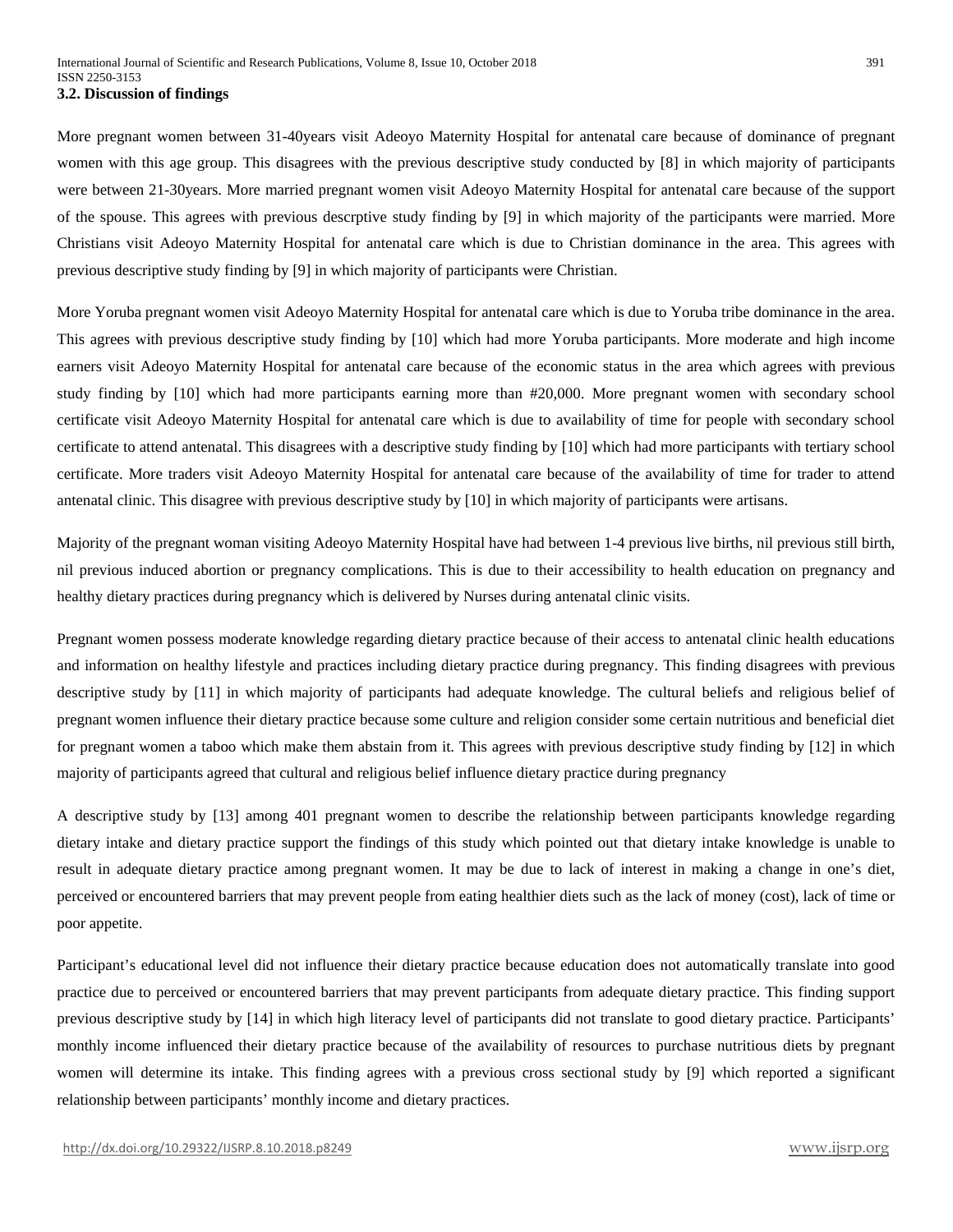### **IV. CONCLUSION**

Based on the findings of the study, knowledge regarding dietary intake during pregnancy among participants is moderate, cultural and religious belief influence dietary practice during pregnancy. Knowledge regarding dietary intake and level of education is not significantly related with dietary practice during pregnancy while monthly income is significantly related with dietary practice during pregnancy.

## **ACKNOWLEDGEMENT**

Researchers appreciate all the participants in this study for their cooperation during the data collection periods.

#### **REFERENCES**

[1] D.K.Eshar, and I.K. Ali, "Effect of Nursing Intervention on the Beliefs and Practices of Pregnant Women Regarding Vitamins and Minerals Intake," Int. J. of Nov. Res. in Hea. and Nurs., vol.3, no. 1, pp. 66-80, 2016.

[2] O.O. Sholeye, C.A. Badejo, and O.A. Jeminusi, "Dietary Habits of pregnant women in Ogun-East Senatorial Zone, Ogun State, Nigeria: A comparative study," Int. J. of Nut. and Metab., vol. 6, no. 4, pp. 42-49, 2014.

[3] A. Titilayo, M.E. Palamuleni, and O. Omisakin, "Sociodemographic factors influencing adherence to antenatal iron supplementation recommendations among pregnant women in Malawi: Analysis of data from the 2010 Malawi Demographic and Health Survey," Mal. Med. J., vol. 28, no. 1, pp. 1-5, 2016.

[4] P.O. Ogunjuyigbe, E.O. Ojofeitimi, R.A. Sanusi, A. Akinlo, S.A. Liasu, and O.O. Owolabi, "Food aversion during pregnancy: a major cause of poor pregnancy outcome in Nigeria," J. of Chi. Clin. Med. vol. 3, no. 2, pp. 389–397, 2008.

[5] A. Hareyan, "Psychological factors on diet during pregnany," Hop. Blo. Sch. of Pub. Hea. vol. 20, no 8, pp. 200-210, 2005.

[6] A. Oomen, M. Vatsa, V.K. Paul, and R. Aggarwal, "Breastfeeding practices in urban and rural areas," Ind. J. of paed. vol. 40, no. 10, pp. 891-894, 2009.

[7] R. Shrimpton, "Life cycle and gender perspectives on the double burden of malnutrition and prevention of diet-related chronic diseases," Sci. Ne. J. vol. 33 no. 10, pp. 11-14, 2008.

[8] C.K.A. Nti, and R. Adanu, "Dietary practice and nutritional intakes of pregnant women in Accra, Ghana," J. of Bio. Sci. vol. 4, no. 4, pp. 358-365, 2012.

[9] B. Alemayelu, and T. Tessema, "Effect of phosphorus application and varieties on grain yield and yield components of common beans (Phaseolus vulgaris)," Amer. J. of Pla. Nut. and Fert. Tech. vol. 5, no. 3, pp. 79-84, 2015.

[10] C.O. Anyasor, and H.O. Olowu, "Factors influencing the nutritional practice of pregnant women living in a semi-urban region of Ogun State, Nigeria," Sau. J. of Med. vol. 2, no. 5, pp. 114-120, 2017.

[11] G.A. Okunaiya, G.T. Fadupin, and D. Oladeji, "Knowledge, attitude and practice of maternal and child food-based dietary guidelines among pregnant women in urban slum of Lagos State," Clin. in Moth. and Chi. Hea., vol. 13 no. 8, pp. 240-245, 2016.

[12] P. Ankita, K. Hardika, and K. Girija, "A study on taboos and misconceptions associated with pregnancy among rural women of Surendranagar district," Nat. J. of Ind. Assoc. of Prev. and Soc. Med., vol. 4, no. 2, pp. 20-25, 2013.

[13] M. Mirsanjari, W. WanMuda, A. Ahad, M.S. Othman, and P. Mosavat, "Inadequate dietary intake in women with antenatal psychology Distress: A population based study in Pakistan," Sci. and Edu. J., vol. 39, no. 15, pp. 153-158, 2012.

[14] A. Suh, A.N. Tanya, P. Njotang, and P. Ndombo, "Knowledge and attitude of pregnant mothers towards maternal dietary practice during pregnanct at the Etoug-Ebe Baptist Hospital," Yaou. Sci. and Dis. J. vol. 17, no. 2, pp. 15-20, 2016.

## **AUTHORS**